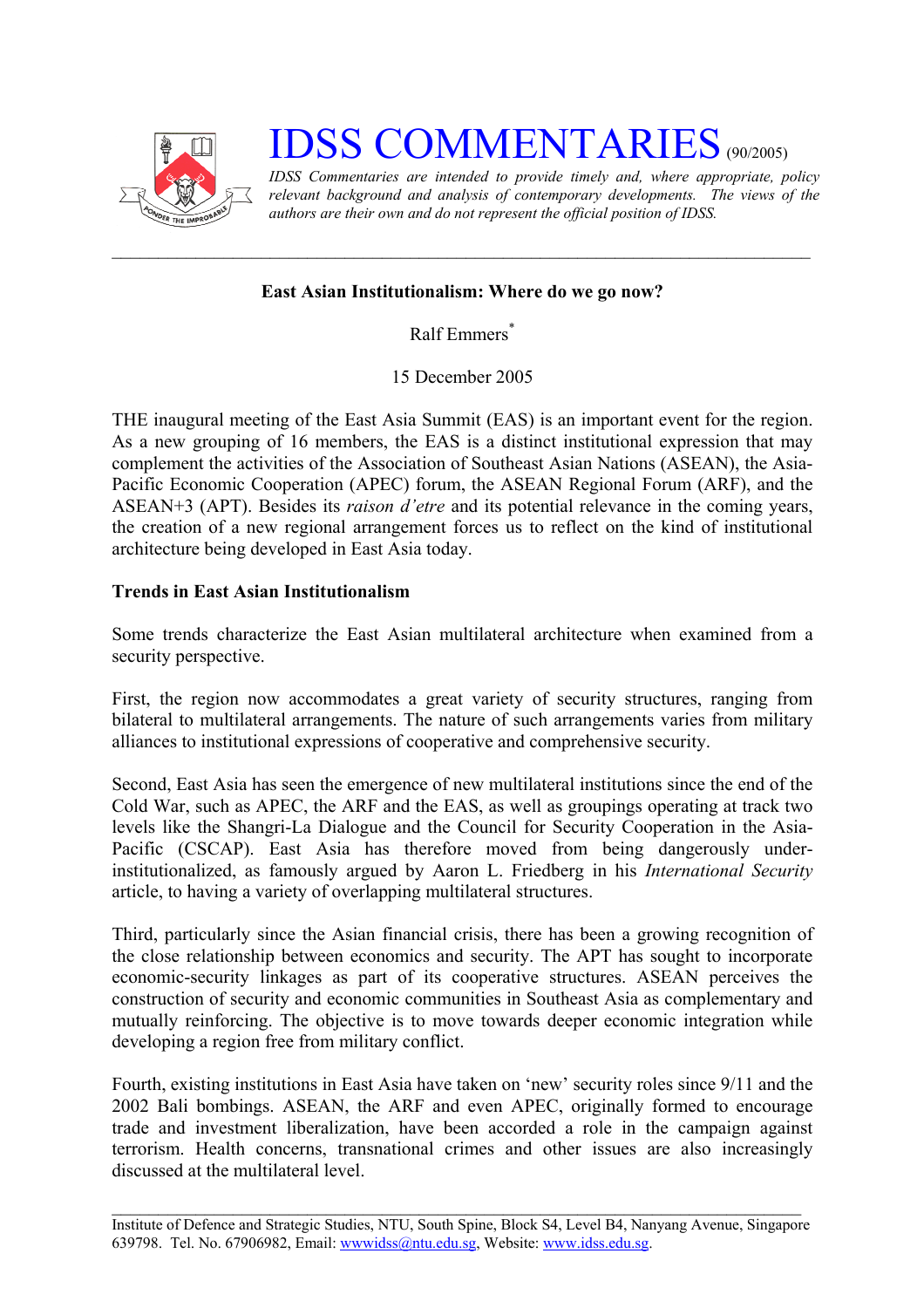Finally, despite the presence of a growing number of overlapping structures, institutionalism in East Asia continues to suffer from weak structural capacities that limit their ability to respond to security challenges. The ARF has enjoyed some success in confidence-building but it is questionable whether it will succeed in moving toward preventive diplomacy. The APT does not have the capabilities to address security challenges and the complex relations between China and Japan should continue to undermine its effectiveness. The EAS should in the short to medium term be expected to be another confidence-building exercise in the region.

## **Driving Forces in East Asian Institutionalism**

In light of these trends, what will be the driving forces for change in East Asian institutionalism in the coming years? Institution building in the region should continue to be influenced by three primary factors: US participation, the nature of China's involvement and regionalism in Southeast Asia.

The United States has generally been supportive of multilateral initiatives in East Asia. The long-term relevance of multilateral structures may be undermined however by unilateralism in US foreign policy. The Bush administration has repeatedly indicated its preference for flexibility over institutionalized arrangements. A disinterested US participation would most likely weaken the multilateral architecture. The negative impact on the ARF of a non-active US involvement was already sensed when US Secretary of State, Dr Condoleezza Rice, decided not to attend the ministerial meeting in Vientiane in July 2005. East Asian institutionalism would certainly benefit from an active US participation that looks beyond the issues of terrorism and maritime security.

China has added a new diplomatic activism to its growing economic and military growth. The Chinese 'charm offensive' toward Southeast Asia, including its offer of a free trade area with ASEAN and its support for the EAS, is in contrast to China's previous suspicion of multilateralism. Still, will China continue to be an accommodating power or might it adopt a more assertive position in regional arrangements in the coming years? Assertiveness could consist of Beijing pressing for change in the norms of cooperation, adopting a restrictive position on the agenda setting, and/or pushing for a more exclusive approach in terms of membership.

The United States would most likely refuse to be excluded from regional institution-building. Washington has already indicated its concern about the exclusive model of the EAS. The Southeast Asian countries would be particularly uncomfortable with an assertive Chinese leadership. An ongoing accommodative Chinese participation would on the contrary contribute to the development of an institutional framework where multilateral arrangements complement one another in the promotion of peace and stability.

Finally, the future of East Asian institutionalism will be influenced by the strength of regionalism in Southeast Asia. For more than a decade, ASEAN has been driving multilateral cooperation in East Asia – whether in the form of the ARF, the APT and now the EAS. ASEAN's assigned managerial role derives as much from its unparalleled institutional experience in East Asia as from the lack of an alternative source of leadership acceptable to all. As long as it succeeds in being innovative, ASEAN should play a leading role in institution-building in East Asia. Whether ASEAN moves toward a new era of legalization